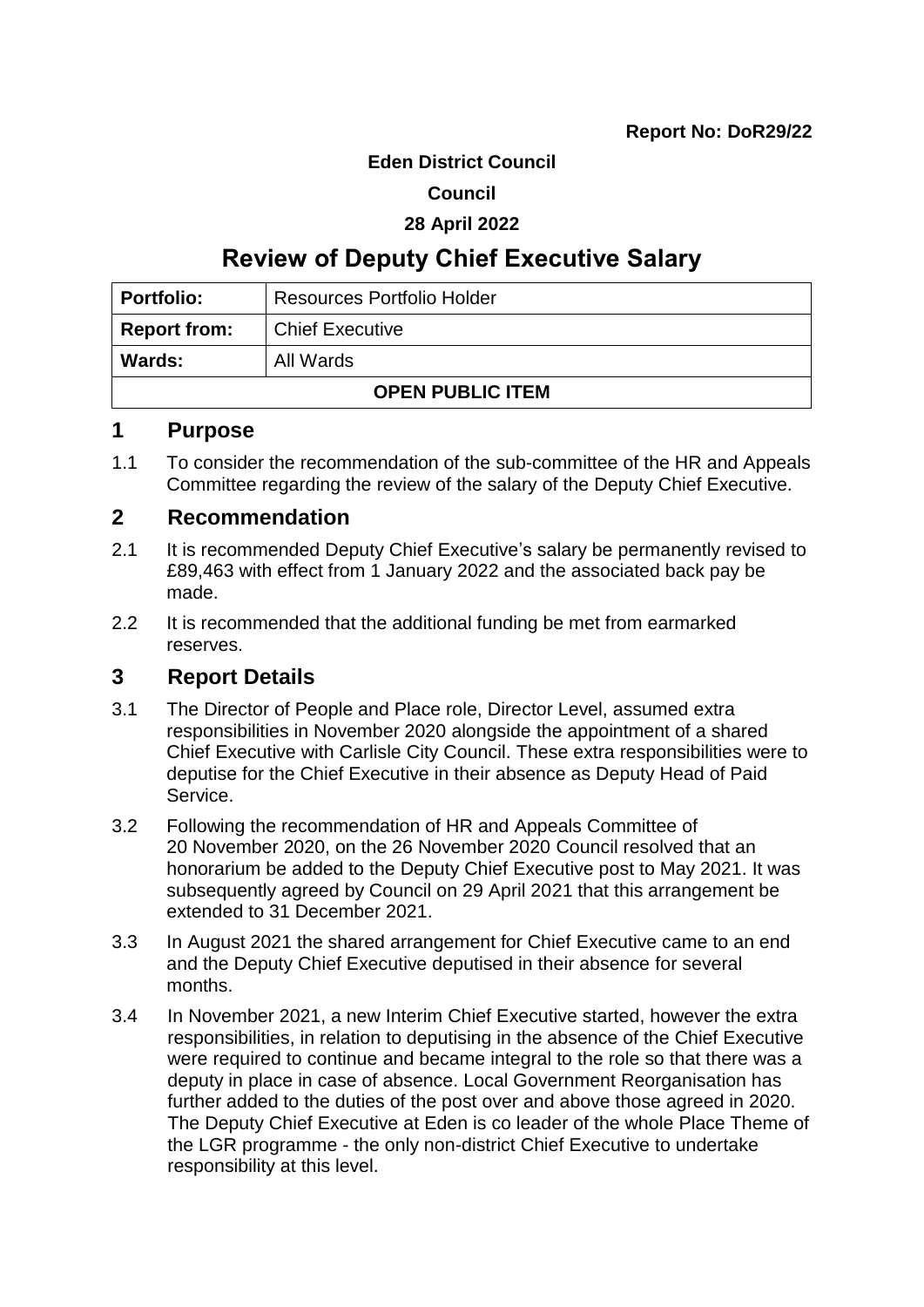- 3.5 These extra responsibilities were recognised until December 2021 as an uplift of £1250 per month over and above the standard Directors' salary. However the arrangement agreed by Council then came to an end and the post has reverted to being paid at standard Director salary which is currently £74,463.
- 3.6 The Council's Pay and Pensions Discretions Policy requires that the salary of Chief Officers is set by a process of independent review. This process would, usually, be conducted via an Independent Review Panel comprising of Members and any relevant and appropriate Officers.
- 3.7 A sub-committee of three Members of the HR & Appeals Committee, the Chief Executive and the HR & OD Manager has been convened and has received a pay benchmarking report from NW Employers to show recent and up to date data for Deputy Chief Executive posts in other district councils. Comparative data of the salary levels of a similar/equivalent role in other Cumbrian district councils was also provided.
- 3.8 It was recognised that the Deputy Chief Executive role had not changed in any way since the uplift had ended and if anything the responsibilities are becoming greater due to the involvement and workload arising from LGR.
- 3.9 After consideration of the comparative salaries and the salary level which had previously been paid to the Deputy Chief Executive up to December 2021, it was unanimously agreed to recommend that the revised permanent salary should be set at the same level as was paid previously when the temporary uplift was in place. This results in an annual salary of £89,463 and it was also unanimously agreed to recommend that this would be applied from 1 January 2022 and the appropriate back pay be made.

# **4 Policy Framework**

- 4.1 The Council has four corporate priorities which are:
	- Sustainable:
	- Healthy, safe and secure;
	- Connected; and
	- **Creative**
- 4.2 The delivery of these corporate priorities is a key aspect of the Deputy Chief Executive role and the appropriate remuneration is therefore vital to ensure successful delivery.

# **5 Consultation**

5.1 As required by the Council's Pay and Pensions Discretions policy an independent review panel is required to make a recommendation to Council, therefore no consultation has taken place.

# **6 Implications**

### **6.1 Financial and Resources**

6.1.1 Any decision to reduce or increase resources or alternatively increase income must be made within the context of the Council's stated priorities, as set out in its Council Plan 2019-2023 as agreed at Council on 7 November 2019.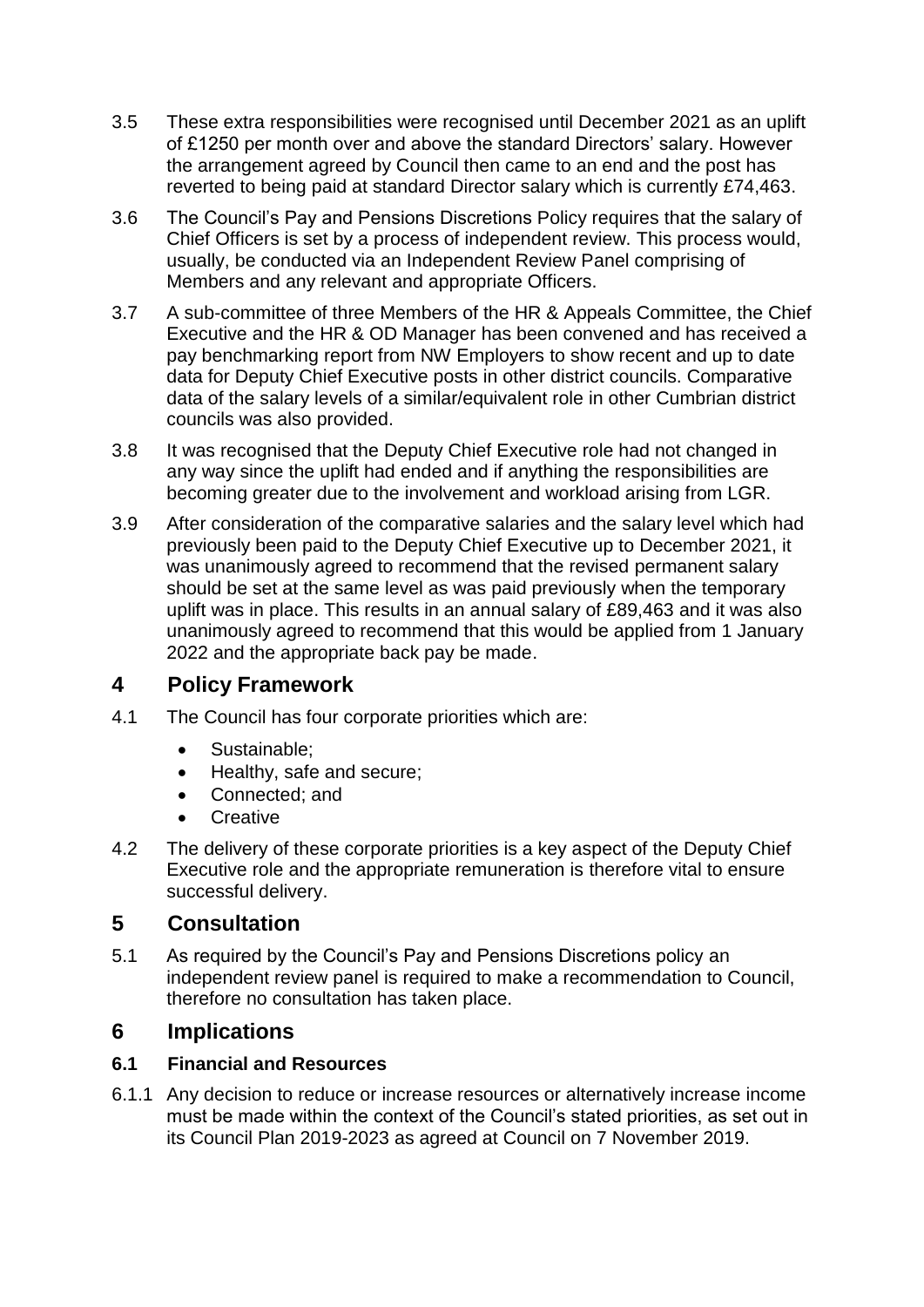6.1.2 The recommendation to increase the annual salary to £89,463 means there is an additional cost of £15,000. This does not include on costs for employer national insurance and pension therefore total costs are as follows:

2022/23 £19,800 per annum (£89,463 less £74,463 plus on costs)

2021/22 £4,950 for 3 months (£3,750 plus on costs)

The additional costs for 2021/22 will be funded from vacancy savings. The additional costs for 2022/23 be funded from earmarked reserves.

### **6.2 Legal**

6.2.1 There are no legal implications.

### **6.3 Human Resources**

6.3.1 There are no HR implications.

### **6.4 Environmental**

6.4.1 There are no environmental implications.

### **6.5 Statutory Considerations**

| <b>Consideration:</b>                                  | Details of any implications and proposed<br>measures to address: |
|--------------------------------------------------------|------------------------------------------------------------------|
| <b>Equality and Diversity</b>                          | None arising from this report                                    |
| Health, Social<br>Environmental and<br>Economic Impact | None arising from this report                                    |
| <b>Crime and Disorder</b>                              | None arising from this report                                    |
| Children and<br>Safeguarding                           | None arising from this report                                    |

#### **6.6 Risk Management**

| <b>Risk</b>                                                                                                           | <b>Consequence</b>                                                                            | <b>Controls Required</b>               |
|-----------------------------------------------------------------------------------------------------------------------|-----------------------------------------------------------------------------------------------|----------------------------------------|
| The Council may<br>struggle to retain the<br>post holder if an<br>appropriate level of<br>remuneration is not<br>paid | Loss of valuable<br>experience and<br>knowledge at a critical<br>time in the LGR<br>programme | Appropriate level of<br>salary is paid |

# **7 Other Options Considered**

7.1 Other options were presented to and considered by the sub-committee. The purpose of this report is to present a recommendation for approval.

### **8 Reasons for the Decision/Recommendation**

8.1 To ensure that the Council follows the correct review process in respect of the Deputy Chief Executive salary.